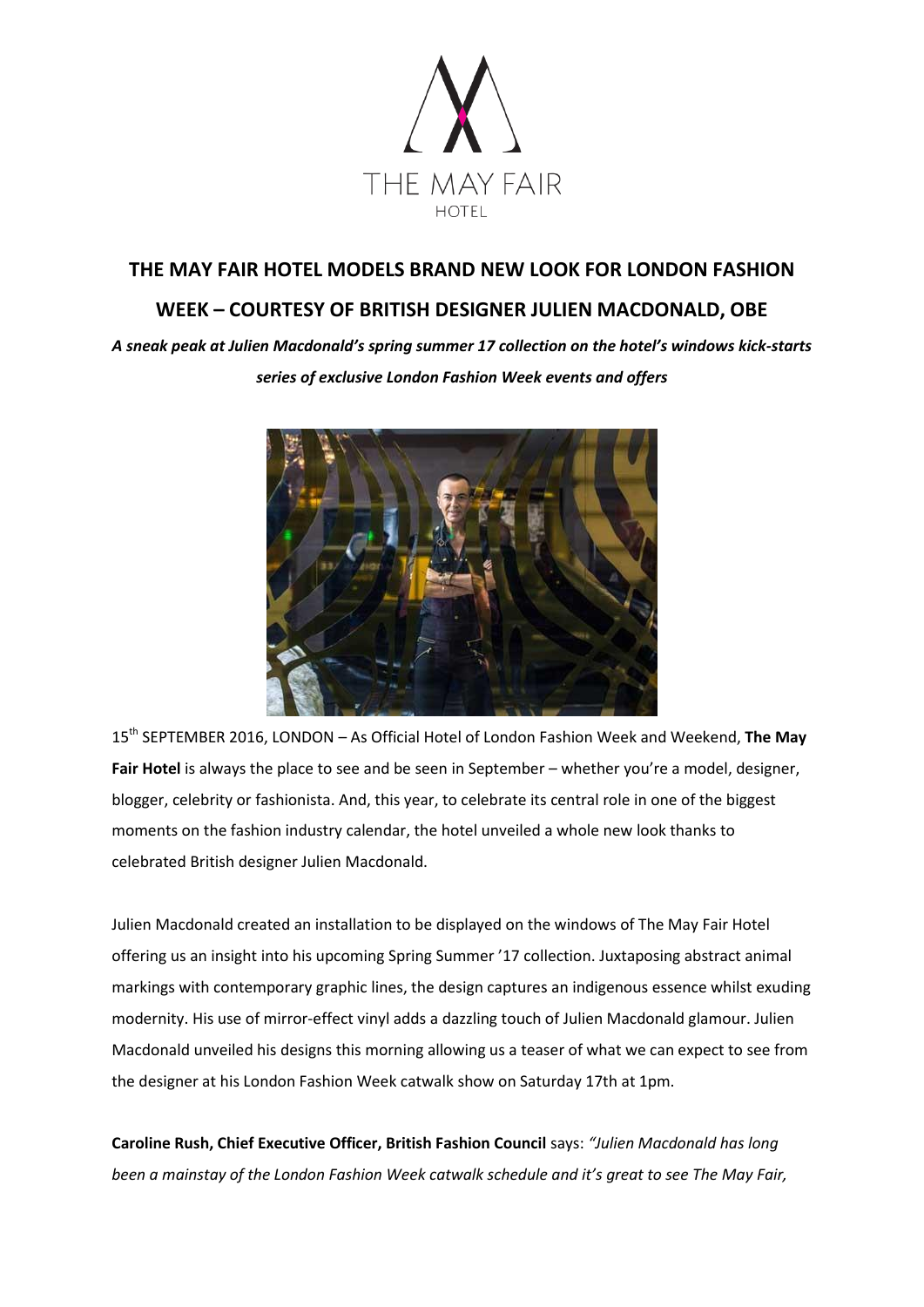

*the official London Fashion Week hotel, working with him this season. I have no doubt that his striking designs will make The May Fair a fitting home for all the Fashion Week guests."*

**Inderneel Singh, Managing Director, The May Fair Hotel, owned and managed by Edwardian Hotels London** says: *"London Fashion Week is one of our city's biggest moments of the year and something with which the May Fair Hotel has long been synonymous. Whether it's seeing Julien Macdonald's incredible creativity in action, a power lunch with industry insiders in the May Fair Kitchen or post-show cocktails with fashion's famous faces at the May Fair Bar, this year guests will find The May Fair Hotel really is the place to experience all the glitz and glamour of Fashion Week."*

And that's not the only way you can celebrate London Fashion Week at The May Fair this year. The hotel is also running a series of other exclusive events and special offers for guests.

The **May Fair Bar** will be serving a new cocktail line-up inspired by fashion weeks across the globe. From the stylish edge of The Londoner and the sophisticated taste of The New Yorker, to the vibrant La Milanese and elegant La Parisienne, the drinks have been specially created by the bar's mixologists to let guests savour the flavours of fashion's most famous cities. More details on the ingredients for these exclusive cocktails can be [found here.](http://www.themayfairhotel.co.uk/d/mayfair/media/PDF/Menu/Bar/London_Fashion_Week_Sep_2016/London_Fashion_Week_menu_at_May_Fair_Bar.pdf)

Meanwhile, the **[May Fair Kitchen](http://www.mayfairkitchen.co.uk/)**'s acclaimed team of chefs has honed a bespoke Fashion Week menu comprising of a range of deliciously healthy dishes. Choices include a tasty and nutritious quinoa, pickled vegetables and roasted squash salad, and a zesty, vitamin-rich carrot, ginger and almond oil soup. Available throughout the duration of London Fashion Week, the menu is both the perfect lunchtime pick-me-up and the ideal way to refuel after a long day at the show. Those interested in hosting breakfast meetings throughout London Fashion Week should take advantage of the May Fair Kitchen's breakfast offering, which includes a selection of healthy drinks and small offerings, including the Exotic Green Smoothie and Herbal Juice.

And, finally, when it's time to give their feet a break from the heels, visitors can relax and rejuvenate in style with a [luxury reflexology treatment](http://www.themayfairhotel.co.uk/en/spa/treatments.html) amid the peace and tranquillity of the **May Fair Spa**. Anyone wishing to stay in the hotel's chic five star surroundings can also take advantage of its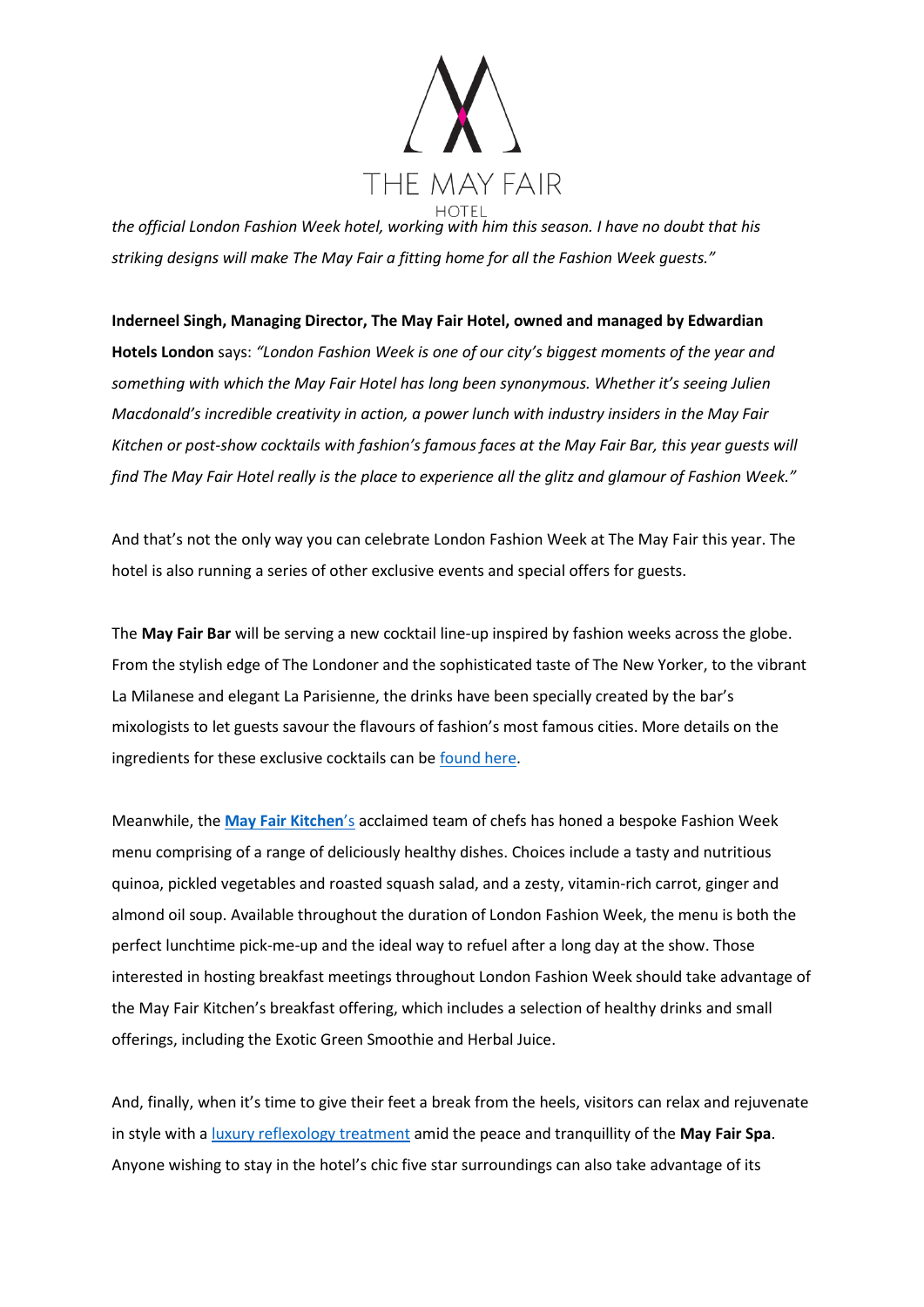

fantastic London Fashion Week accommodation deals. Find out more about the exclusive overnight May Fair Hotel packages\* on offer [here.](http://www.themayfairhotel.co.uk/lfw)

**-Ends-**

# **Notes to Editors:**

\* Packages available include:

London Fashion Weekend

- 15% off best available room rates
- 2 complimentary tickets to the event
- <http://www.themayfairhotel.co.uk/london-fashion-weekend>

### London Fashion Week

- 15% off best available room rates
- <http://www.themayfairhotel.co.uk/lfw>

### **About Julien Macdonald:**

JULIEN MACDONALD OBE STUDIED FASHION KNITWEAR AT THE UNIVERSITY OF BRIGHTON AND RECEIVED HIS MA AT ROYAL COLLEGE OF ART, LONDON. SOON AFTER THE SUCCESS OF HIS RCA GRADUATION SHOW IN JUNE 1996, HIS TALENT CAUGHT THE ATTENTION OF KARL LAGERFELD AND HE WAS APPOINTED HEAD DESIGNER OF KNITWEAR FOR CHANEL, AS WELL AS FOR THE ICONIC DESIGNER'S EPONYMOUS LABEL LAGERFELD, FROM 1996 TO 1998.

MACDONALD'S UNIQUE RED CARPET GOWNS AND EMBELLISHED STYLES HAVE CEMENTED HIM AS A GO-TO BRAND FOR A-LIST CLIENTELE WHO ARE OFTEN PRAISED FOR THEIR STYLISH CHOICES WITH RECENT FANS INCLUDING KIM KARDASHIAN, KYLIE MINOGUE, TAYLOR SWIFT, CHER, RITA ORA, KATE BECKINSALE, MADONNA, PALOMA FAITH, KENDALL JENNER, MYLIE CYRUS, KATIE PERRY, KRISTEN STEWART, FLORENCE WELCH, BEYONCE, SHAKIRA, HEIDI KLUM, LILY COLLINS, KAROLINA KURKOVA TO NAME A FEW.

THE JULIEN MACDONALD LABEL IS MANUFACTURED IN BRITAIN AND IS AVAILABLE AT PRESTIGIOUS BOUTIQUES WORLDWIDE.

# **About Edwardian Hotels London:**